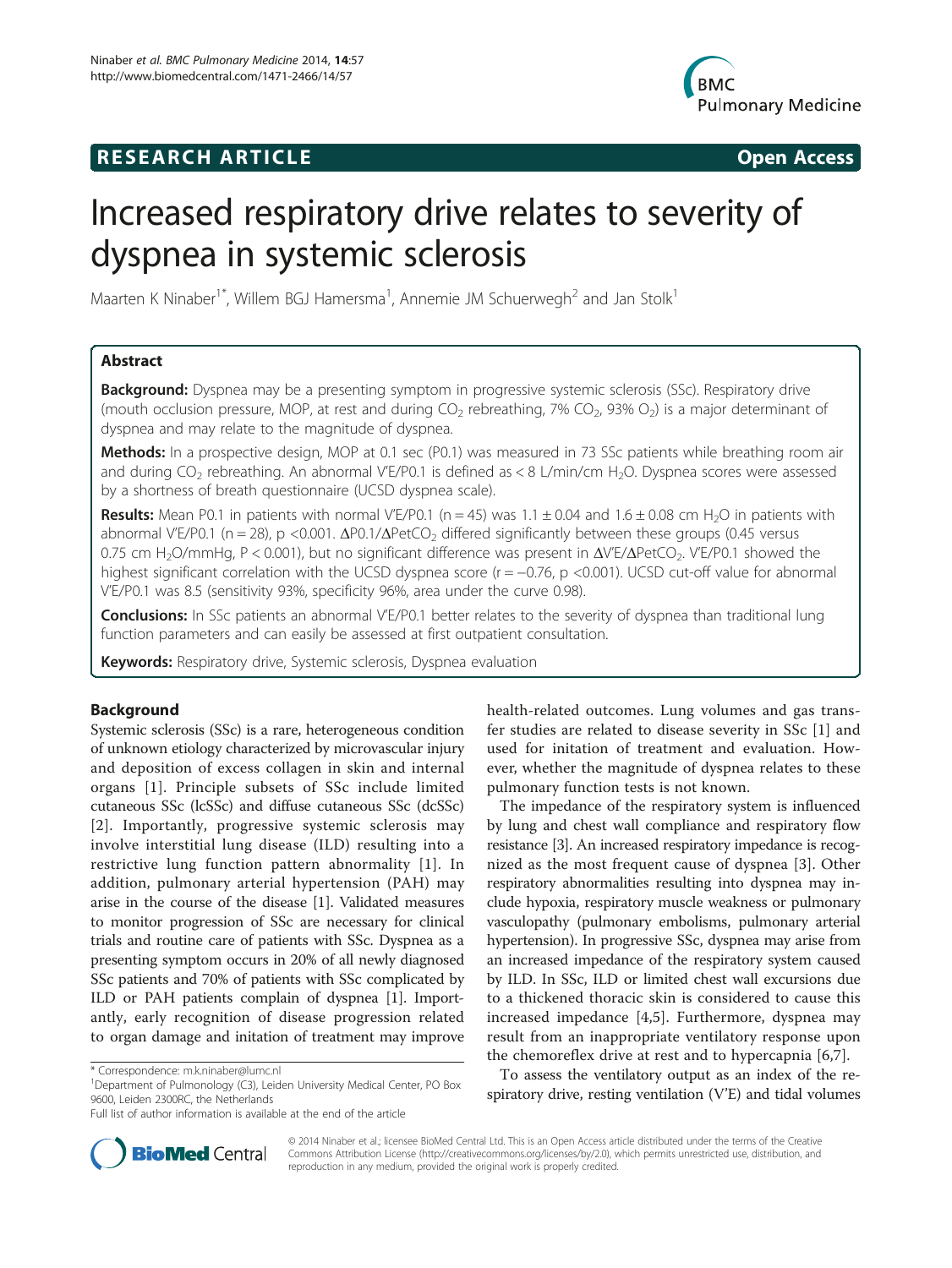can be evaluated [[8\]](#page-5-0). Ventilation, however, is an imperfect output parameter of the respiratory drive since it is affected by alterations in the impedance of the respiratory system (i.e. mechanical properties of the lung and chest wall) independently of changes in respiratory sensitivity to hypercapnia [\[3,6,9\]](#page-5-0). To assess the respiratory drive, mouth occlusion pressures (MOP) as an index of the output can be measured [[3\]](#page-5-0). Important advantages of this technique include the reproducibility within each subject and reported values independent of age [\[10\]](#page-5-0). In a study of normal subjects and patients with ILD, a V'E/P0.1 greater than 8 l/min/cm  $H_2O$  sharply separated a normal from an abnormal response [[10](#page-5-0)]. Therefore, in patients who report dyspnea and who have concomitant ILD, a low V'E to a high P0.1 (i.e. low V'E/P0.1) is expected.

In addition to V'E/P0.1 at rest, the respiratory drive to hypercapnia (P0.1 to  $CO_2$ , i.e.  $ΔP0.1/ΔPetCO_2$ ) provides insight into the central chemoreflex drive to hypercapnia [[11-13](#page-5-0)]. In patients with ILD and dyspnea, the central chemoreflex drive may result into a falsely low ventilatory response to hypercapnic stimulation [\[7](#page-5-0)]. To overcome this, the central chemoreflex drive to hypercapnia may be assessed by mouth occlusion pressures  $(\Delta P0.1/\Delta PetCO_2)$ [[6,11,12\]](#page-5-0).

Based on the above we hypothesized that in patients with SSc the respiratory drive, as measured by P0.1, V'E/ P0.1 and mouth occlusion pressures to  $CO<sub>2</sub>$  rebreathing, may better relate to the magnitude of reported dyspnea than the severity of gas transfer or lung volume impairment as measured by PFTs. Furthermore, we hypothesized that the respiratory drive to hypercapnia is increased in SSc patients who reported dyspnea.

# Methods

# Patients

We prospectively screened SSc patients referred to an outpatient targeted health care program. All patients underwent an intensive screening procedure which included PFTs, serum laboratory testing, echocardiography, high-resolution chest CT scanning (HRCT) and a cardiopulmonary exercise test (CPET). Furthermore, all patients consulted a rheumatologist, cardiologist and a pulmonologist. All tests were done in one or two consecutive days. Patients were classified as limited systemic sclerosis (lcSSc) or diffuse systemic sclerosis (dcSSc) according to the LeRoy criteria [\[2](#page-5-0)].

# Ethics

The local Medical Ethical Committee of the Leiden University Medical Center approved the protocol. A written informed consent was obtained from each patient prior to enrollment.

# Standard pulmonary function testing

PFTs were measured in all SSc patients including spirometry and gas transfer studies and expressed as percentage predicted [\[14,15\]](#page-5-0). Total lung capacity (TLC) was measured by the multiple breath helium dilution method [[14\]](#page-5-0) and diffusion capacity for carbon monoxide (DLCO) by the single breath carbon monoxide method [[15\]](#page-5-0).

# Measuring mouth occlusion pressures during resting ventilation and  $CO<sub>2</sub>$  rebreathing

Subjects were seated comfortably, attached to the mouthpiece with a noseclip in place. At randomized intervals, and without the subject's knowledge, the inspiratory side of the rebreathing circuit was occluded during late expiration. The pressure generated at 0.1 s after the onset of inspiration was obtained in each subject during several minutes with a minimum of 10 measurements prior to the rebreathing test [[3](#page-5-0)]. Thereafter, occlusion pressures were measured simultaneously during  $CO<sub>2</sub>$  rebreathing at randomized intervals [[3,16](#page-5-0)]. The slope of this curve was used as an index of the respiratory drive to hypercapnia (i.e. central chemoreflex drive) and reported as  $\Delta$ P0.1/ $\Delta$ PetCO<sub>2</sub> [\[3](#page-5-0),[16\]](#page-5-0).

# Measuring the hyperoxic ventilatory response to hypercapnia (HCVR)

We used a simple rebreathing technique according to Read's rebreathing technique, which consisted of a rebreathing bag filled with a gas mixture  $(7\%$  CO<sub>2</sub> and 93%  $O<sub>2</sub>$ ) [[17\]](#page-5-0). In the rebreathing bag, a total volume of approximately twice the measured vital capacity of the patient was used.

Under hyperoxia the ventilatory response to hypercapnia (HCVR) represents the central chemoreflex response only, assuming that the peripheral chemoreflex drive is suppressed by hyperoxia [[16,17](#page-5-0)]. Equilibrium of pressures between  $CO<sub>2</sub>$  in cerebral blood and end-tidal  $PCO<sub>2</sub>$  exhalation at the mouth ( $PetCO<sub>2</sub>$ ) is expected not to occur before recirculation of cerebral blood flow [[17](#page-5-0)]. Respiratory volumes were recorded by a turbine volume measuring device (Oxycon-Pro, Jaeger). The Oxycon Pro was calibrated according to the instruction manual before each test (Oxycon instruction manual ver. 4.5. Erich Jaeger GmbH, Hoechberg, Germany) [[18](#page-5-0)]. Oxygen and  $CO<sub>2</sub>$ analyzers were calibrated with room air and certified calibration gases at 180 kPa (16%  $O_2$ , 5%  $CO_2$  and 79% N2). The flow turbine (Triple V, Erich Jaeger GmbH, Hoechberg, Germany) was calibrated with a 3.00 liter 5530 series calibration syringe (Hans Rudolph, Inc, Kansas City, USA). Both gas and volume calibration were repeated until the difference between consecutive calibrations was less than 1%. Therefore, measurements were not considered to be influenced under hyperoxia. Expired gas at the mouth was sampled continuously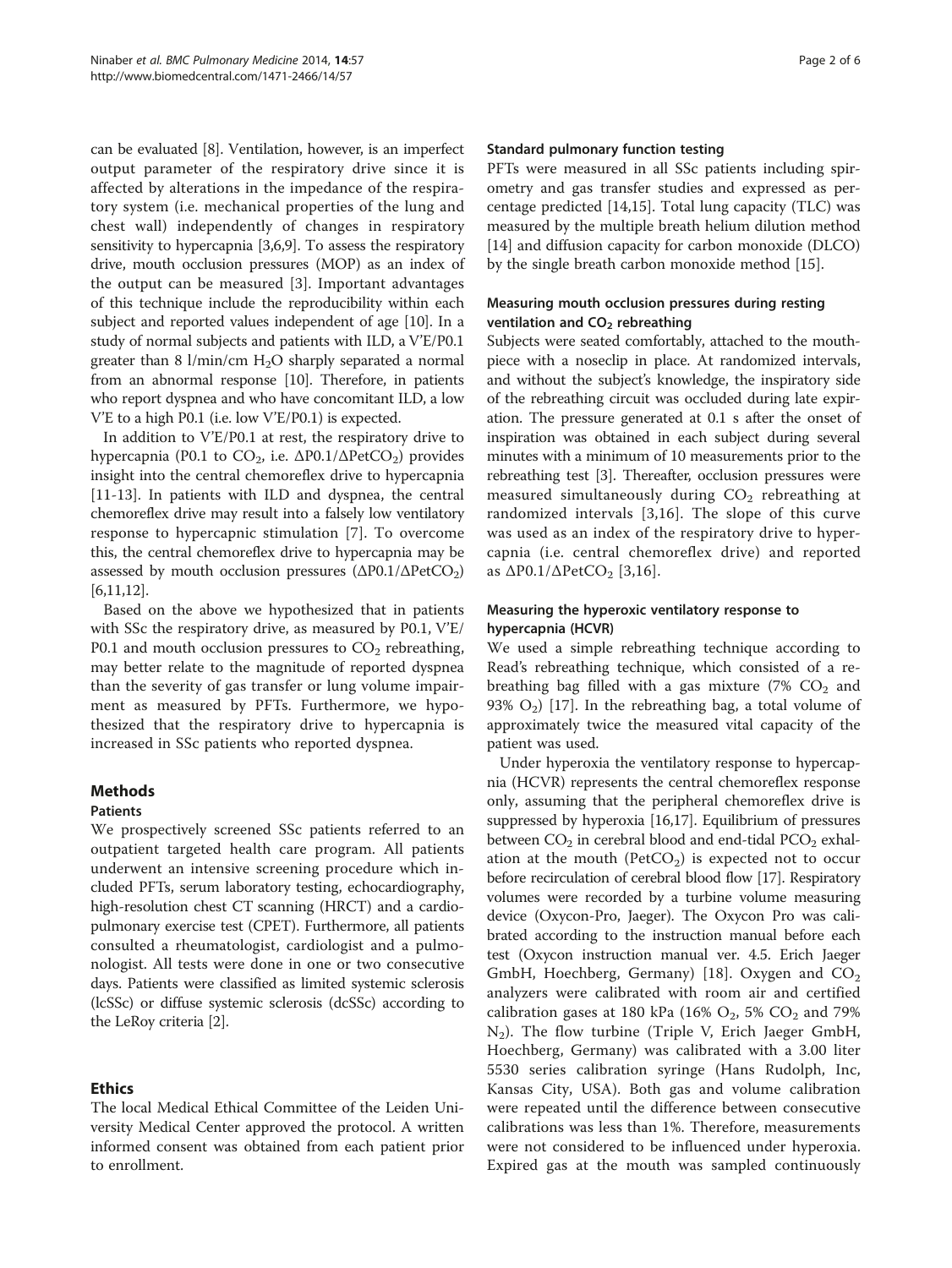and analyzed for  $PetCO<sub>2</sub>$  by a fast-response infrared analyzer. The software calculated tidal volumes, inspiratory and expiratory times, minute ventilation, and  $PetCO<sub>2</sub>$ on a breath-by-breath basis. The hyperoxic ventilatory response to hypercapnia (HCVR) was measured during several minutes after equilibrium between the end-tidal  $CO<sub>2</sub>$  and mixed venous  $CO<sub>2</sub>$ . In this phase, a linear increase in V'E with respect to  $PetCO<sub>2</sub>$  was observed. The slope of this curve was used as the index of the ventilatory central chemosensitivity and reported as  $\Delta V'E/\Delta PetCO_2$  [\[17\]](#page-5-0).

### UCSD shortness of breath questionnaire

We used a previously validated shortness of breath questionnaire which evaluates in 24-items self-reported shortness of breath while performing a variety of activities of daily living [[19](#page-5-0)]. It was administered by MKN prior to the MOP and rebreathing study while the subject sitting comfortably.

#### Statistical analysis

Statistical analysis was performed with the SPSS 20.0 package (SPSS, Inc., Chicago, IL, USA). Continuous variables are expressed as mean value ± standard deviations. P values < 0.05 were considered significant. Categorical data are presented as frequencies and percentages. Statistical comparisons were performed by using Student's T-test for continuous variables, and chi square test for binary variables. Correlations between clinical parameters, pulmonary function tests, were expressed in terms of Pearson's or Spearman's correlation coefficient when appropriate. The receiver operating characteristic (ROC) curve was used to evaluate the optimal cut-off value for the UCSD dyspnea score in relation to an abnormal V'E/P0.1.

#### Results

In total, 73 SSc patients were prospectively evaluated by measuring PFTs, MOP and the hyperoxic ventilatory response to hypercapnia (HCVR). Patients were classified by their V'E/P0.1 according to Scott GC and Burki NK [[10](#page-5-0)], where  $\geq 8$  l/min/cmH<sub>2</sub>O was defined as normal.

Anthropometric and lung function data are presented in Table [1](#page-3-0). In the group with a  $V'E/PO.1 \geq 8$  L/min/cmH20, lcSSc patients were significantly more present. In all patients with an abnormal V'E/P0.1 (< 8 L/min/cmH<sub>2</sub>O), spirometric and gas transfer studies were significantly lower. All SSc patients were normocapnic at rest  $(PaCO<sub>2</sub> = 5.24 \pm 0.41 \text{ kPa}).$ 

Indices of MOP differed significantly between the two groups (Table [2\)](#page-3-0). In contrast, there was no difference in the hyperoxic ventilatory response to hypercapnia. In our study, patients with a normal V'E/P0.1 had a mean  $\Delta$ P0.1/ $\Delta$ PetCO<sub>2</sub> of 0.45 ± 0.19 cmH<sub>2</sub>O/mmHg, which differed significantly from patients with an abnormal V'E/P0.1. The latter group had an increased respiratory

drive to hypercapnia (mean  $\Delta$ P0.1/ $\Delta$ PetCO<sub>2</sub> 0.75 ± 0.42  $cmH<sub>2</sub>O/mmHg$ ).

All pulmonary function test parameters correlated inversely and significantly with the UCSD shortness of breath questionnaire (coefficient of correlation ranging from −0.39 to −0.49). V'E/P0.1, however, showed the highest significant correlation with the UCSD dyspnea score (r = −0.76, p < 0.001, Figure [1\)](#page-4-0). The cut-off value in UCSD dyspnea score for an abnormal V'E/P0.1 was 8.5 (sensitivity 93%, specificity 96%, area under the curve 0.98).

# **Discussion**

We report that in SSc patients with an abnormal inspiratory respiratory drive  $(V'E/P0.1 < 8 L/min/cmH<sub>2</sub>O)$  the sensation of dyspnea as measured by the UCSD dyspnea score differed from SSc patients with a normal respiratory drive. In addition, with a cut-off value of 8.5, the dyspnea score showed a high sensitivity and specificity for an abnormal V'E/P0.1. Furthermore, an abnormal V'E/P0.1 better relates to the magnitude of dyspnea than traditional lung function parameters and in these SSc patients an increased central chemoreflex drive to  $CO<sub>2</sub>$ is present. Therefore, at first outpatient consultation, SSc patients complaining of dyspnea can easily be classified by using mouth occlusion pressures.

We showed that the level of dyspnea perception measured by the UCSD shortness of breath questionnaire [[19\]](#page-5-0) had a strong inverse correlation with the inspiratory neuromuscular drive as measured by V'E/P0.1 (Figure [1](#page-4-0)). A high dyspnea score and an increased respiratory drive to hypercapnia suggest that the work of breathing is increased due to an increased respiratory impedance [\[7,10](#page-5-0)]. An increased activation of central respiratory centers results not only into an increase in minute ventilation but also into an increased perception of dyspnea [\[20\]](#page-5-0). The basis for this awareness originates from the exchange in information between the motor and sensory cortex and is referred to as corollary discharge [[20](#page-5-0)]. Although the work of breathing is not the sole cause of dyspnea, increased effort as a result from an increased mechanical load causes a heightened sense of respiratory effort. Consequently, this may explain the strong correlation between the dyspnea score and the respiratory drive in the present study. This drive can be easily measured using mouth occlusion pressures at rest. As our results indicate, it better relates to dyspnea than impairment in lung volumes or gas transfer and may be present before significant impairment in these function tests arises. Therefore, measurement of the neuromuscular inspiratory drive may function in clinical practice in SSc patients complaining of dyspnea as a screening tool for detection of ILD or PAH.

Ventilation and its components, tidal volume and breathing frequency, depend on the compliance of the respiratory system and airway resistance [[3,9](#page-5-0)-[11](#page-5-0)]. Importantly,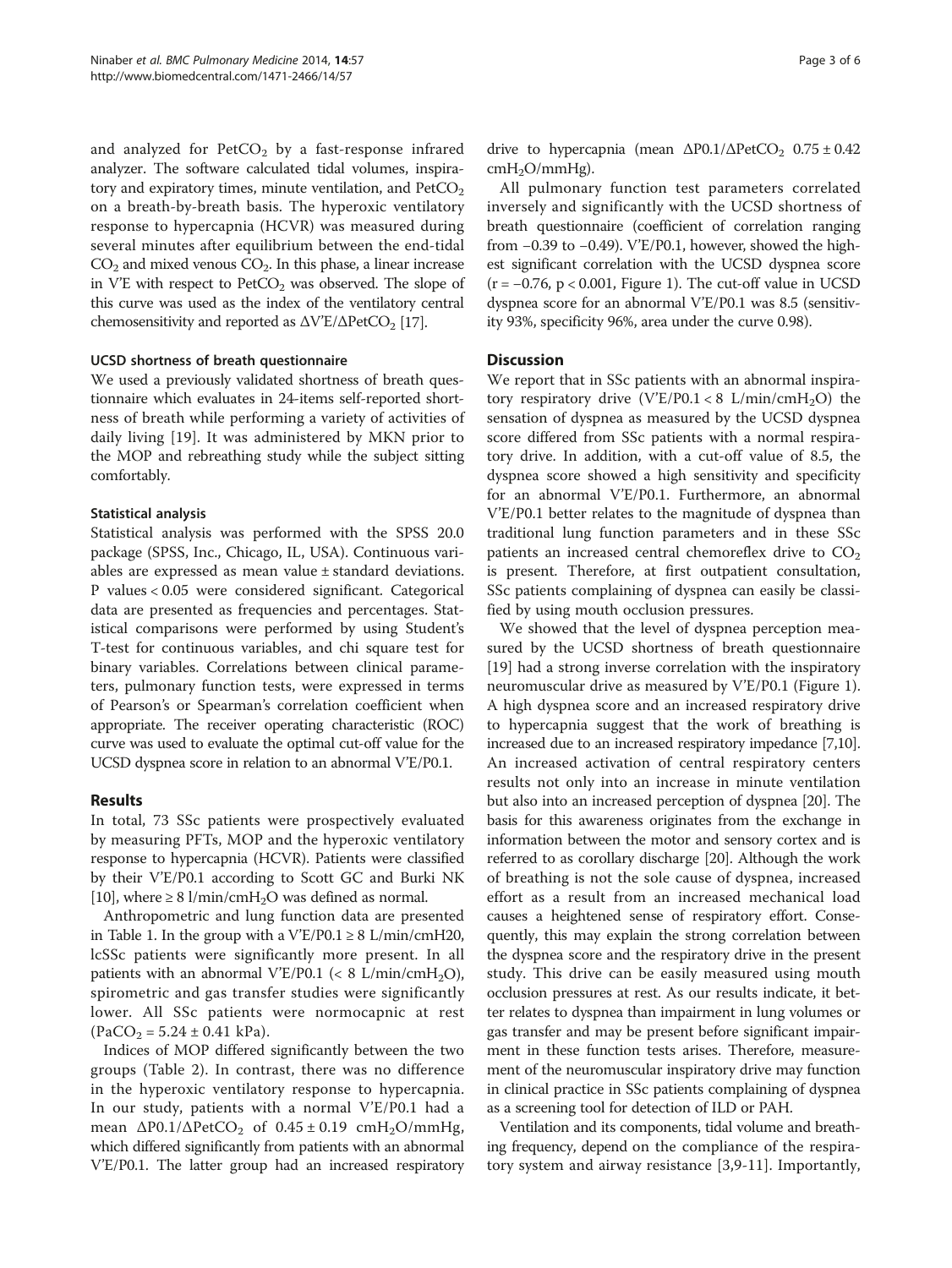|                   | $V'E/PO.1 < 8$ l/min/cmH <sub>2</sub> O N = 28 | $V'E/PO.1 \ge 8$ l/min/cmH <sub>2</sub> O N = 45 | P value* |
|-------------------|------------------------------------------------|--------------------------------------------------|----------|
| Age (yrs)         | 54.4 (11.8)                                    | 50.9 (14.4)                                      | 0.25     |
| Female sex (%)    | 26 (93)                                        | 37 (82)                                          | 0.11     |
| Height (cm)       | 164(7.2)                                       | 171(8.7)                                         | 0.002    |
| Weight (kg)       | 67.1(15.3)                                     | 69.8 (12.8)                                      | 0.43     |
| BMI (cm/kg2)      | 24.8(5.4)                                      | 23.9(3.7)                                        | 0.48     |
| IcSSc subtype (%) | 10(36)                                         | 34 (76)                                          | 0.02     |
| $PaO2$ (kPa)      | 10.4(0.36)                                     | 10.6(0.29)                                       | 0.58     |
| $PaCO2$ (kPa)     | 5.31(0.41)                                     | 5.18(0.43)                                       | 0.25     |
| FVC (% pred)      | 92.1 (19.9)                                    | 111.1(19.7)                                      | 0.001    |
| DLCOc SB (% pred) | 57.7 (15.8)                                    | 70.7 (15.1)                                      | 0.001    |
| TLC-He (% pred)   | 81.5 (16.6)                                    | 95.4 (13.5)                                      | < 0.001  |
| FRC/TLC (%)       | 53 (17)                                        | 56 (7)                                           | 0.23     |

<span id="page-3-0"></span>Table 1 Anthropometric and pulmonary function data of 73 SSc patients classified by V'E/P0.1 ≥ 8 l/min/cmH<sub>2</sub>O [\[10](#page-5-0)]

\*P value expressed for student T-test.

 $PaO<sub>2</sub>$  (partial arterial oxygen pressure, kPa).

PaCO<sub>2</sub> (partial arterial carbon dioxide pressure, kPa).

FVC (forced vital capacity, % pred).

DLCOc SB (diffusion capacity for carbon monoxide single breath, % pred).

TLC-He (total lung capacity, helium-dilution, % pred).

FRC/TLC (ratio of functional residual capacity and TLC, %).

one would like to differentiate patients who will not breathe because of central or neuromuscular inadequacy from those who cannot breathe because of mechanical abnormalities of the chest. The ventilatory response to hypercapnia is known for its large variability and reported responses may vary from 2.0 to 4.7 L/min/mmHg [[3,17](#page-5-0)]. Although a correction by FVC will lead to less variability (reported values vary from 0.42 to 0.94 FVC/min/mmHg [[3\]](#page-5-0)), measuring the respiratory drive in patients affected by ILD using ventilatory parameters remains troublesome.

The mouth occlusion pressure generated by the inspiratory muscles at functional residual capacity (P0.1) has been proposed as an useful test to avoid these disadvantages [[3,9](#page-5-0)-[11\]](#page-5-0). It is independent of flow resistance and respiratory compliance and less variability is observed in various subjects [[3,10](#page-5-0)]. Taken this together, we argue that ventilation and its components, may not represent an accurate output of the respiratory drive in our patients.

In daily practice, measuring P0.1 is very simple to apply and joined with a rebreathing bag, measurement of  $CO<sub>2</sub>$ responsiveness is possible. In normal subjects, P0.1 values of 0.75-1.5 cmH<sub>2</sub>0 have been described [[3,10](#page-5-0)]. In addition, normal V'E/P0.1 is defined by  $\geq 8$  L/min/cmH<sub>2</sub>O, as evaluated by Scott and Burki [\[10\]](#page-5-0). The responsiveness to hypercapnia by measuring P0.1 ( $\Delta$ P0.1/ $\Delta$ PetCO<sub>2</sub>) in normal subjects is reported to be  $0.17$ -0.49 cmH<sub>2</sub>O/mmHg [[3,16\]](#page-5-0). This is in agreement with our results of SSc patients with a normal V'E/P0.1 (Table 2, mean  $\Delta$ P0.1/ $\Delta$ PetCO<sub>2</sub> 0.45 cmH<sub>2</sub>O/mmHg). Thus, in these SSc patients, the respiratory compliance and airflow resistance did not

| Table 2 Indices of MOP, CO $_2$ rebreathing and the UCSD dyspnea score [18] of 73 SSc patients |  |
|------------------------------------------------------------------------------------------------|--|
|------------------------------------------------------------------------------------------------|--|

|                                            | $V'E/PO.1 < 8$ l/min/cmH <sub>2</sub> O N = 28 | $V'E/PO.1 \ge 8$ l/min/cmH <sub>2</sub> O N = 45 | P value* |
|--------------------------------------------|------------------------------------------------|--------------------------------------------------|----------|
| UCSD SOBQ                                  | 13(3.5)                                        | 2.2(2.7)                                         | < 0.001  |
| P <sub>0.1</sub>                           | 1.60 (0.57)                                    | 1.10(0.31)                                       | < 0.001  |
| V'E                                        | 8.7(2.3)                                       | 11.6(3.5)                                        | < 0.001  |
| V'E/PO.1                                   | 5.68 (1.24)                                    | 10.83 (2.46)                                     | < 0.001  |
| $\Delta V$ 'E/ $\Delta$ PetCO <sub>2</sub> | 2.31(2.0)                                      | 2.49(1.76)                                       | 0.71     |
| $(\Delta V'E/FVC)/\Delta PetCO2$           | 0.93(0.72)                                     | 0.57(0.51)                                       | 0.07     |
| $\Delta$ P0.1/ $\Delta$ PetCO <sub>2</sub> | 0.75(0.42)                                     | 0.45(0.19)                                       | 0.01     |

\*P value expressed for student T-test.

UCSD SOBQ (shortness of breath questionnaire; score range 0–120).

P0.1 (mouth occlusion pressure at 0.1 second;  $cmH<sub>2</sub>O$ ).

V'E (minute ventilation; L/min).

V'E/P0.1 (central inspiratory neuromuscular respiratory drive; L/min/cmH<sub>2</sub>O).

ΔV'E/ΔPetCO<sub>2</sub> (hyperoxic ventilatory response to hypercapnia; L/min/mmHg).

(ΔV'E/FVC)/ΔPetCO<sup>2</sup> (hyperoxic ventilatory response to hypercapnia, corrected for FVC; FVC/min/mmHg).

ΔP0.1/ΔPetCO<sub>2</sub> (slope of occlusion pressure to hypercapnia; cmH<sub>2</sub>O/mmHq).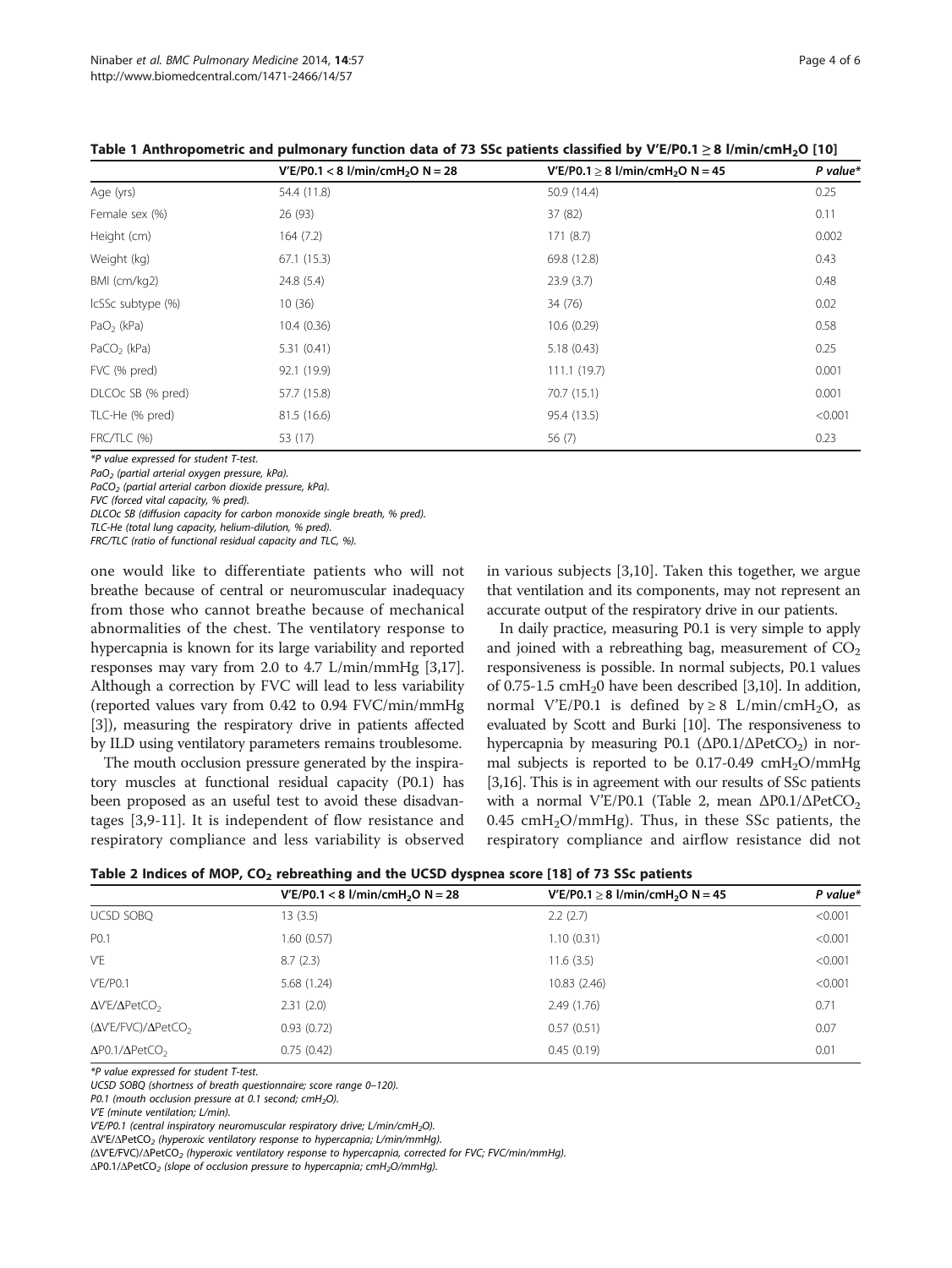affect occlusion pressures or the responsiveness to hypercapnia and is therefore considered to be normal. Furthermore, our data of mouth occlusion pressures during resting minute ventilation and during  $CO<sub>2</sub>$  rebreathing in patients with normal V'E/P0.1 are consistent with those of others [[3,7,10](#page-5-0),[21\]](#page-5-0). However, in the present study no significant difference was seen in  $\Delta$ V'E/ $\Delta$ PetCO<sub>2</sub> between the groups as classified by V'E/P0.1 (Table [2](#page-3-0)). Since there was a significant difference present between these groups using mouth occlusion pressures, minute ventilation may not represent the neuromuscular drive adequately in SSc patients with an increased respiratory impedance.

Although our reported values of the respiratory drive, as measured by P0.1, were approximately similar, differences from those previously reported by Walterspacher et al. are present [\[21\]](#page-5-0). Potential reasons may include the differences in degree of restrictive lung function as measured by FVC % predicted. Our SSc patients with an abnormal V'E/P0.1 had mildly reduced FVC% predicted and may have preserved inspiratory muscle function. Furthermore, our SSc patients did not avoid activities provoking dyspnea resulting into deconditioning and muscle wasting. Secondly, they did not use immunosuppressive agents affecting respiratory muscle function (prednisone). Finally, polyneuropathy, which may cause an impaired respiratory muscle function, was not likely in our patients. Therefore, respiratory drive was considered to be appropriate in our SSc population.

In our study, patients with a low V'E/P0.1 had an increased responsiveness to hypercapnia which suggests an increased central respiratory drive (Table [2](#page-3-0)). This group was characterized by fewer limited SSc patients, a lower forced vital capacity, more impaired gas transfer and a lower lung volume (Table [1\)](#page-3-0). Importantly, the majority of these patients had evidence of interstitial lung disease on their HRCT and some patients had an elevated tricuspid insufficiency gradient (data not shown). The disease duration did not differ between these groups. The difference in V'E/P0.1 between the groups are related to SSc disease severity and therefore influence the impedance of the respiratory system. Consequently, differences in V'E/P0.1 were observed.

Similar results are reported by Gorini and coworkers in normocapnic ILD patients without SSc [\[7](#page-5-0)]. This contrasts to the concept of gradual down-regulation in central respiratory sensitivity for carbon dioxide in scleroderma patients [[4\]](#page-5-0). DiMarco and coworkers concluded that in patients with ILD, non-chemical, and presumably neural, mechanisms, both increase respiratory drive and alter the breathing pattern [[22](#page-5-0)].

Several factors may influence the central sensitivity to  $CO<sub>2</sub>$  as measured by the ventilatory response to hypercapnia, such as the hormonal status, sex, age, use of sedative agents and caffeine [[8,17](#page-5-0)]. However, these factors will generally not result into an abnormal V'E/P0.1 since the compliance of the respiratory system or airway resistance is not affected.

Some considerations may apply to our study. First, we evaluated MOP and  $CO<sub>2</sub>$  rebreathing in patients with systemic sclerosis. We used a dataset of normal values for normal resting minute ventilation as a function of occlusion pressures (V'E/P0.1) [[10](#page-5-0)]. As reported by others a value higher than 8  $L/min/cmH<sub>2</sub>O$ , independent of age or sex, identifies subjects with normal PFTs and therefore provides a reliable index of respiratory drive [\[3,10](#page-5-0)]. Consequently, we restricted our measurements in a patient group, only classified by V'E/P0.1. Our study contained 73 patients, which was similar to previous studies evaluating mouth occlusion pressures [\[3,10\]](#page-5-0), and considered to be sufficient for group difference statistics. Despite the relatively mild range in low dyspnea scores (range 0–21; Figure 1), a significant difference in V'E/P0.1 and  $ΔP0.1/ΔPetCO<sub>2</sub>$  was present (Table [2\)](#page-3-0), indicating the sensitivity of the mouth occlusion pressure test. Furthermore, assessing V'E/P0.1 to an additional load such as exercise may have increased this difference since airflow resistance will increase and consequently the impedance of the respiratory system.

Secondly, we did not measure the sensation of dyspnea, as assessed at rest by the UCSD questionnaire, during  $CO<sub>2</sub>$  rebreathing. To evaluate the relationship between the intensity of dyspnea and respiratory chemosensitivity may have strengthen our results, however this questionnaire was not designed to be administered during a rebreathing or exercise test.

#### Conclusions

In summary, the results of the present study show that patients with systemic sclerosis display a substantial variability in the ventilatory response to hypercapnia. In contrast, mouth occlusion pressures, independent of

<span id="page-4-0"></span>